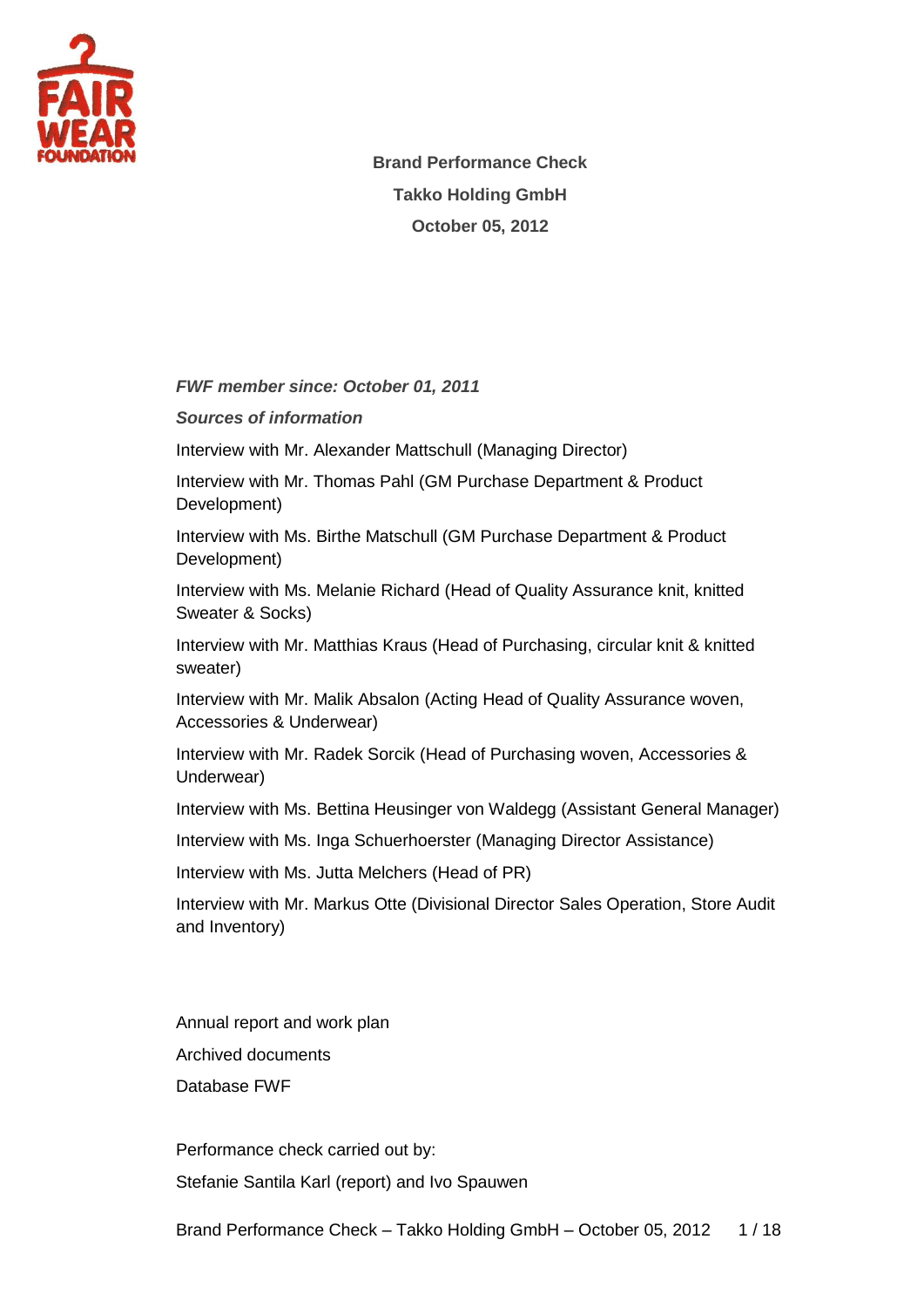

### Index

| Introduction             |                                                |                |
|--------------------------|------------------------------------------------|----------------|
| <b>Executive summary</b> |                                                |                |
| Positive findings        |                                                |                |
| 1.                       | Sourcing                                       | 5              |
| 2.                       | Coherent system for monitoring and remediation | $\overline{7}$ |
| 3.                       | Complaints procedure                           | 10             |
| 4.                       | Labour conditions and improvements             | 11             |
| 5.                       | Training and capacity building                 | 12             |
| 6.                       | Information management                         | 13             |
| 7.                       | Transparency                                   | 14             |
| 8.                       | Management system evaluation and improvement   | 14             |
| 9.                       | Basic requirements of FWF membership           | 14             |
|                          | 10. Recommendations to FWF                     | 15             |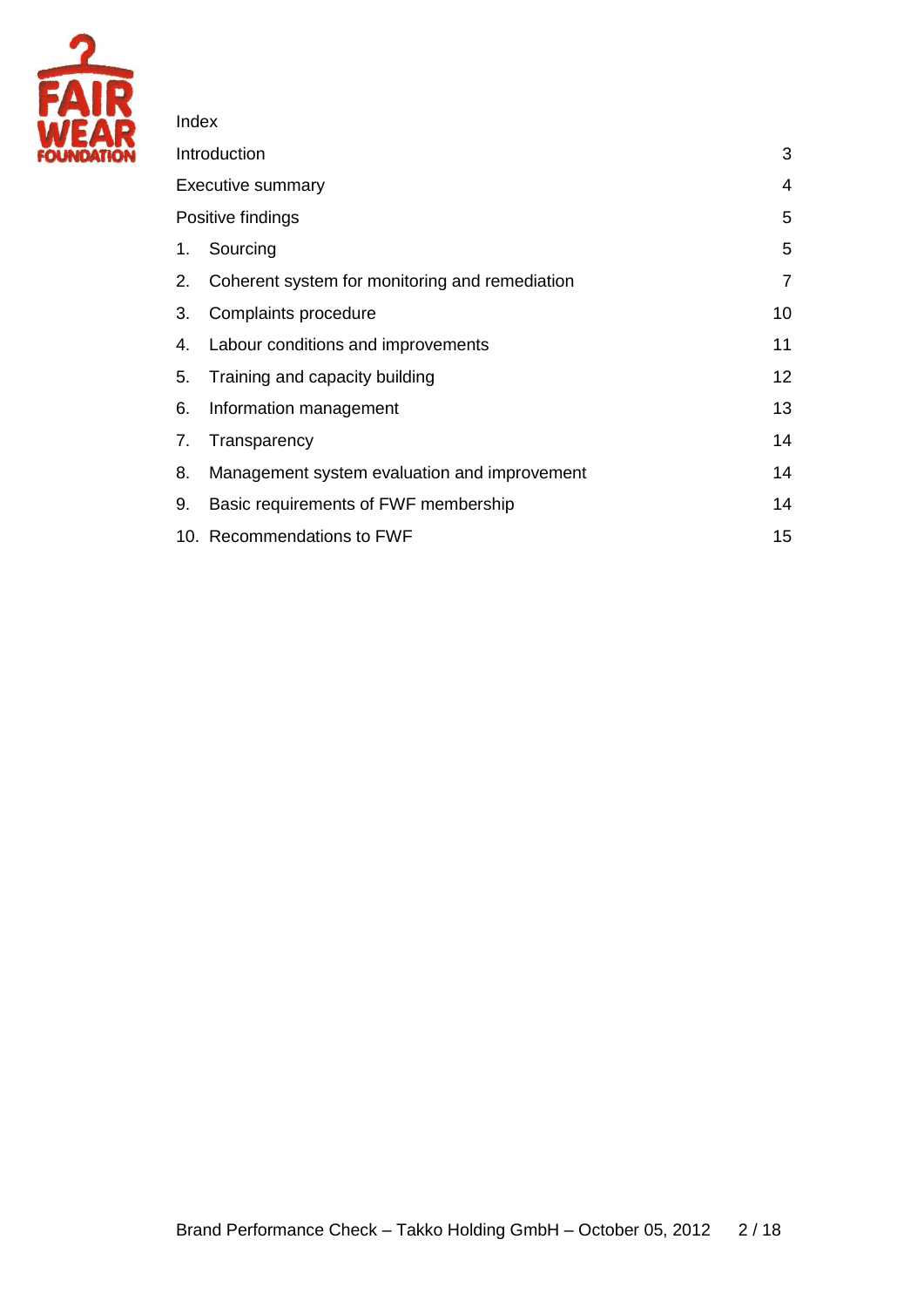

## <span id="page-2-0"></span>**Introduction**

In October 2012 Fair Wear Foundation (FWF) conducted a Brand Performance Check at Takko Holding GmbH (hereafter Takko). The performance check is a tool for FWF to verify that Takko implements the management system requirements for effective implementation of the Code of Labour Practices (CoLP), as specified in the FWF Charter.

Starting point for the performance check has been the work plan for 2012. FWF tailored the performance check to the specifics of the management system of Takko in order to assess the key issues of interest. During the performance check, employees of Takko were interviewed and internal documents have been reviewed.

FWF developed this report on the basis of findings collected during the performance check. The report contains conclusions, requirements and recommendations. If FWF concludes that the management system needs improvement to ensure effective implementation of the Code of Labour Practices, a requirement for improvement is formulated. The implementation of required improvements is mandatory under FWF membership. In addition, FWF formulates recommendations to further support Takko in implementing the Code of Labour Practices. The numbering of the requirements and recommendations correspond with the numbers of the conclusions.

This report focuses on those aspects of the management system of Takko that have been identified as key areas of interest for 2012. As FWF approaches the implementation of the Code of Labour Practices as a step-by-step process, it is well possible that performance check reports of subsequent years will focus on different aspects of the management system.

FWF will publish the conclusions, requirements and recommendations of all performance checks on www.fairwear.org. FWF encourages Takko to include information from the performance check report in its social report.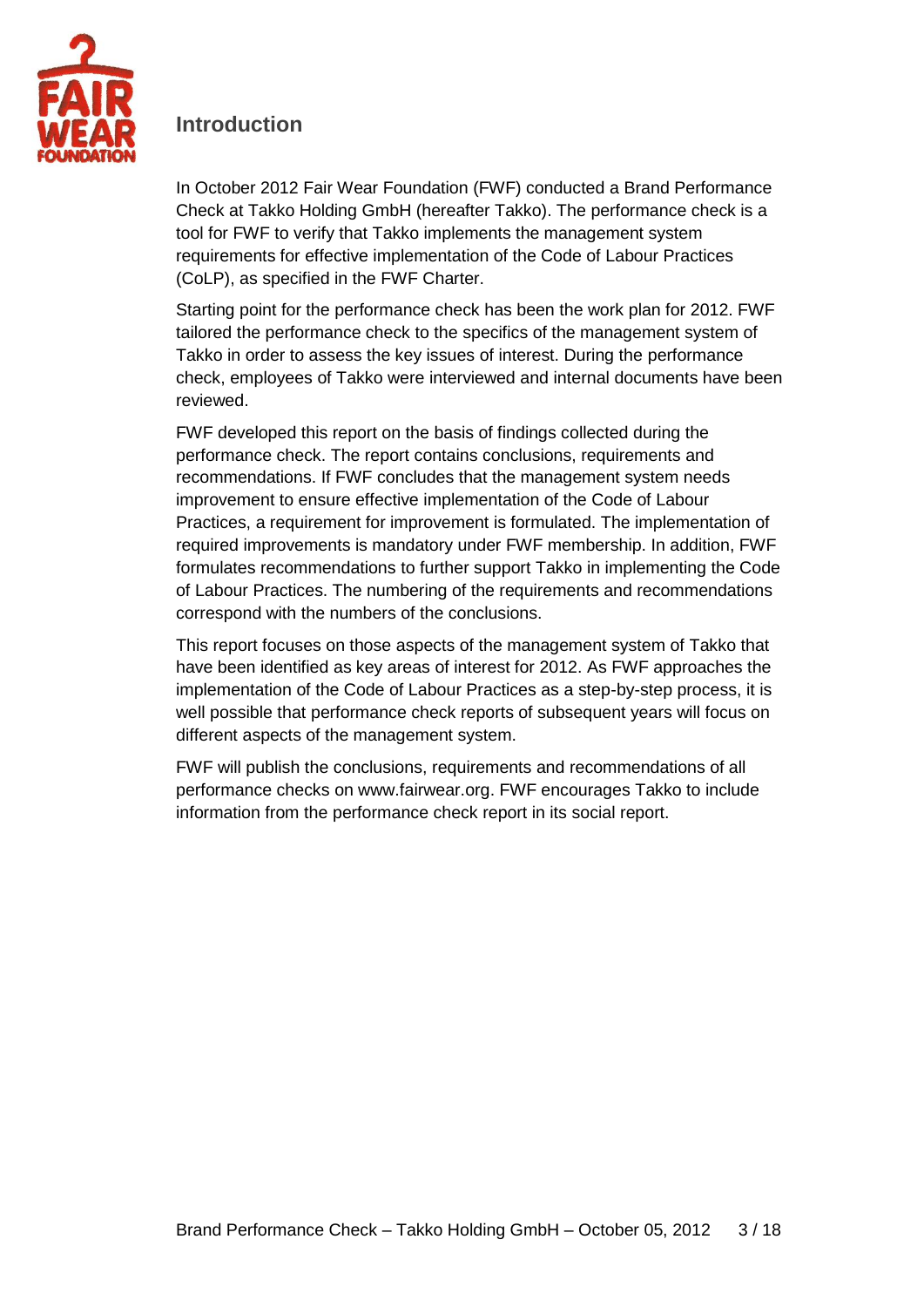

### <span id="page-3-0"></span>**Executive summary**

Takko is in the process of implementing FWF's management system requirements. Takko employs practices which support the effective implementation of the FWF Code of Labour Practices; however progress in several areas is still needed.

Takko has approximately 300 suppliers located mainly in China, Bangladesh and India. Takko began working on social standards within their supply chain before joining FWF.

Takko is well-structured and has strong documentation and filing systems. All data is collected at their headquarters in Friedrichsdorf in Germany (another headquarters is located in Telgte). Suppliers are informed of Takko's FWF membership and the Code of Labour Practice is signed by many of Takko's suppliers.

Takko reports difficulty in obtaining full data from all of their existing suppliers, and the supplier register handed in to FWF for this Brand Performance Check is incomplete. FWF cannot at this time verify whether Takko meets the monitoring threshold set out in the FWF requirements. FWF has set a deadline of December 31, 2012 to receive an updated supplier register. A new threshold assessment will be held during the 2013 Brand Performance Check, by which time Takko should meet FWF's threshold standards for a member at their second year of FWF affiliation.

Takko has invested considerably in training of personnel both at the head office as well as in the production countries. Takko staff responsible for social standards participated in the FWF seminar for affiliates in April 2012. Takko staff in Bangladesh and India has been trained by FWF staff and local experts. Chinese staff has participated in a seminar on FWF requirements.

Takko's investment in training of personnel is showing results. Audit report quality in Bangladesh and India has improved noticeably following the trainings. Audits conducted after the trainings have detected more issues at factories than earlier audits, which indicate that staff knowledge regarding FWF standards has improved. As a next step, Takko should work on more systematic follow-up of audit results.

<span id="page-3-1"></span>Takko strives to have consistent production of their clothes at the production sites throughout the year. It is policy to encourage production during periods when extra production capacity is available at factories. Such policies help to reduce peak demand on factories which can lead to excessive overtime.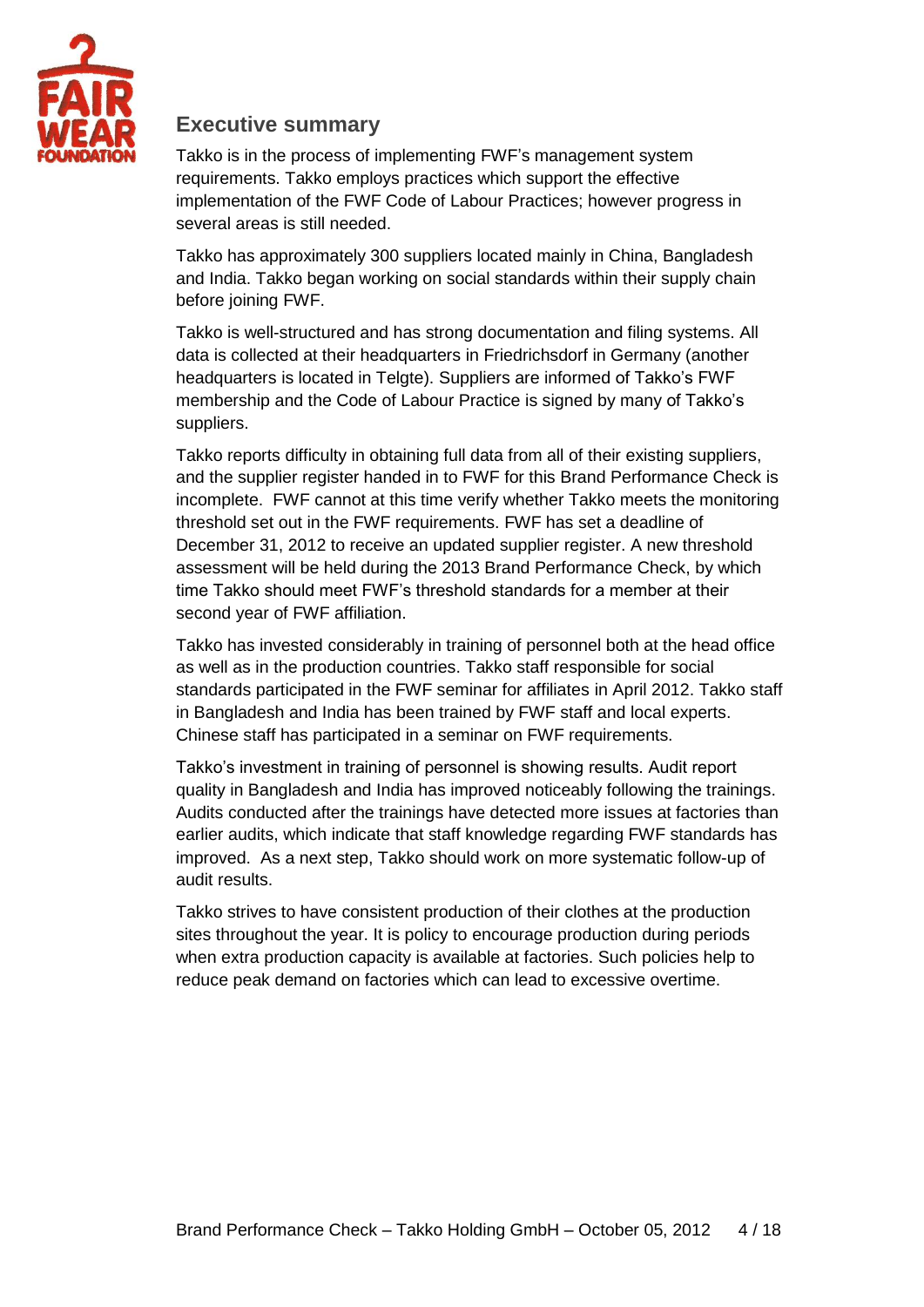

# **Positive findings**

### *Conclusions*

1. Takko is well structured and has strong documentation and filing systems.

2. Takko offices in Bangladesh and India have been trained by FWF on how to meet FWF standards for monitoring. The quality of audits conducted by Takko staff has improved following the trainings. Audits conducted after the trainings have detected more issues at factories than earlier audits, which indicate that staff knowledge regarding FWF standards has improved. Takko has developed their own audit manual.

3. Takko employs a policy of encouraging production during low periods when extra production capacity is available at factories. Such policies help to reduce peak demand on factories which can lead to excessive overtime.

## <span id="page-4-0"></span>**1. Sourcing**

### *Conclusions*

1. Main production of Takko is in China, Bangladesh and India, with a small amount sourced from other countries. Takko has an offices in Bangladesh, India and China. No matter where Takko sources from, all products are labeled with the company's own brand logos.

The data available shows that the percentage of intake volume coming from suppliers where the relationship is shorter than one year is approximately 5%. The percentage of intake volume coming from suppliers where the relationship is longer than five years is approximately 10%. Takko strives for long-term relationships with suppliers; however this is not a written policy.

Takko has a leverage of at least 10% at most of their production sites, at some of the production sites up to 100%. Most factories account for 1% or less of Takko's total production. Takko does not source in countries covered under FWF's [Low Risk Policy.](http://www.fairwear.org/ul/cms/fck-uploaded/documents/companies/ManualsReports/lowriskpolicyfwf-mar2009.pdf) Takko does not own any factories. None of the production sites where Takko sources from are FWF member factories.

2. New suppliers are informed at the beginning of a possible business relationship about social standards including the FWF Code of Labour Practice, FWF requirements and production site data questionnaire together with all other Takko relevant information. Suppliers must agree on the CoLP before orders are placed at a new production site. This procedure is a written working policy.

In India and Bangladesh, Takko conducts evaluation site visits when considering new production facilities, however formal pre-audits are not conducted .Visits are conducted mainly by the staff working at the local offices.

The main focus for Takko to place an order at a certain production sites is the production capacity at the production site and quality of products delivered in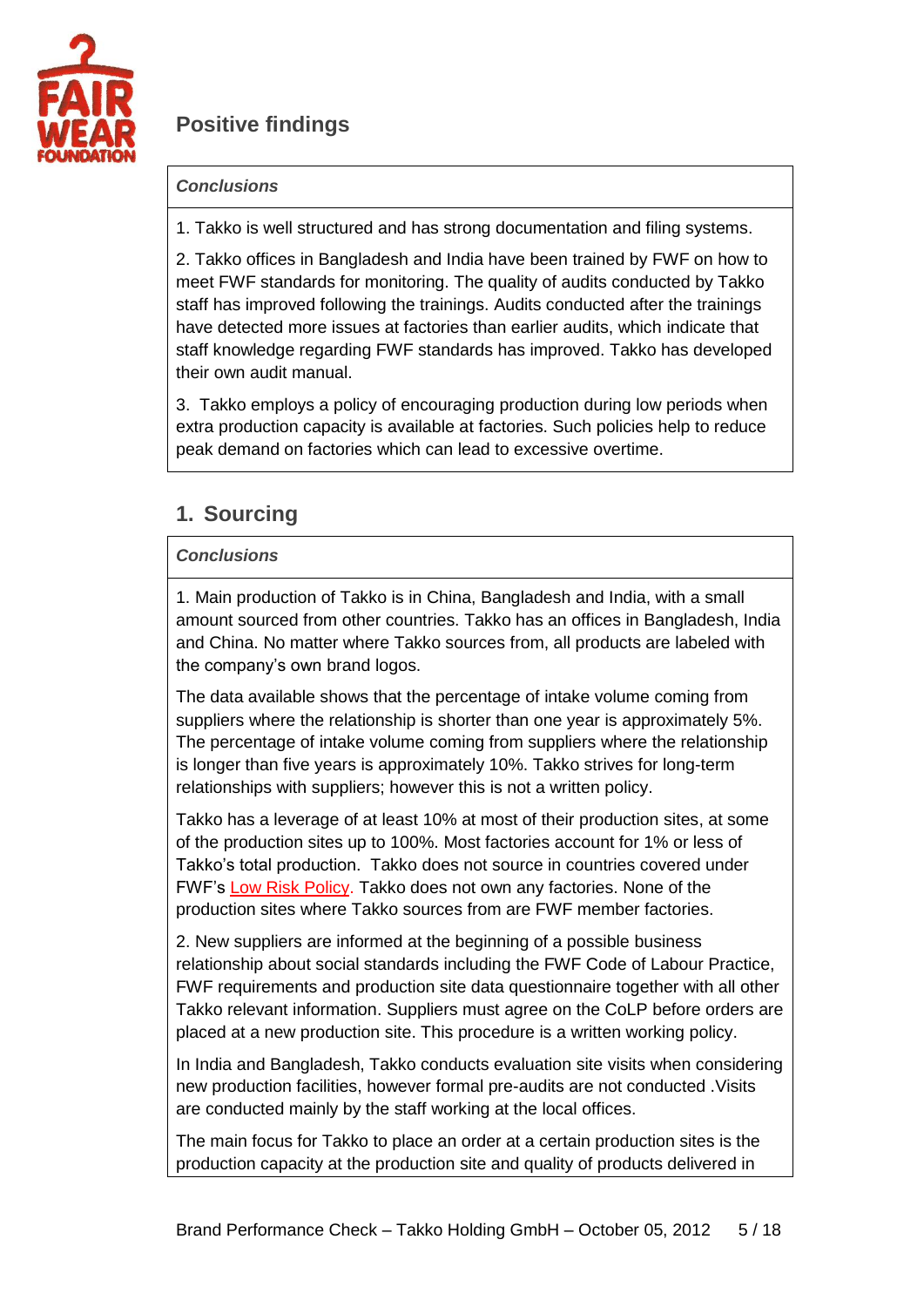

earlier seasons. When evaluating suppliers, social standards are only considered when there has been, for example, a complaint filed at the supplier. A system is not yet in place for the ranking of suppliers according to their social standards performance and sharing that data with sourcing staff.

Social compliance is taken into consideration when terminating business relationships. Failure to make improvements when violations of the Takko Code of Conduct are found can ultimately lead to termination of the business relationship.

3. Takko shares their planning with suppliers for key products based on the experience in the last season. The standard lead-time for orders depends on the product and style itself. The majority of products have a lead time of seven to nine months, with others having a four to six month lead time. Re-orders average two to three months.

FWF has conducted a verification audit in China after a complaint where overtime work has been an issue. The audit team has found inconsistencies regarding working hours in the time records and from workers interviews.

Takko does not deliver material and trims to suppliers. The purchase prices are calculated through a cost-sheet approach. For each style, Takko asks for prices at three production sites in at least two countries.

In developing their pricing strategy, Takko considers broad factors which may impact wage levels, (e.g. increases in the Bangladesh legal minimum wages) or material price increases (e.g. increases in cotton prices over the last several years). Labour costs are not analyzed on an individual product basis. Takko has begun to work with the FWF wage ladder, and asked sample production sites for wage information for analysis.

During the verification audit in China, the audit team could not draw solid conclusions on the actual compliance status of wage payments at that factory due to inconsistencies within the documents during the verification audit.

To avoid overtime at production sites, Takko checks the production capacity at the factories before placing orders. This is also done when increasing the order volume at a site. Takko strives to have consistent production of their clothes at the production sites throughout the year. Takko encourages production sites to produce their styles in low-demand periods. Suppliers are responsible for storing products until the specified delivery date, which can lead to additional supplier costs.

All suppliers have to agree from the beginning that Takko will choose some styles to be tested by Intertek. Usually suppliers have to pay those expenses. In cases where this amount is exceptionally high, Takko increases the purchasing price of the article to compensate the suppliers' cost.

To avoid sandblasting in their jeans production, Takko has instructed all suppliers in writing not to use the sandblasting technique. For new suppliers this requirement is included in the information package they receive prior to production start. There is no further information on the prevention of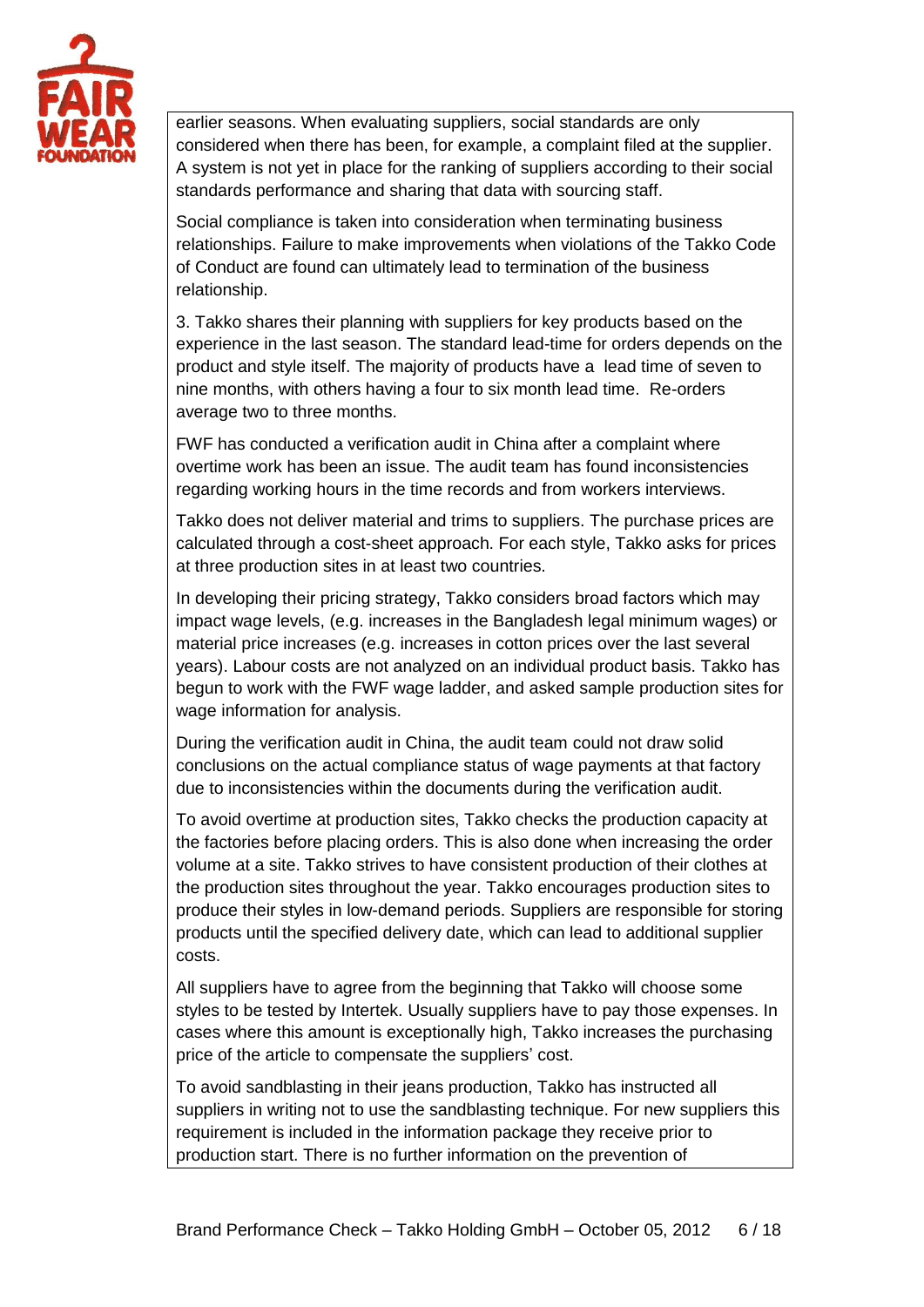

sandblasting within the finishing mills.

#### *Recommendations*

1. FWF recommends that Takko's policy of encouraging long-term relationships with suppliers be formalized into a written document with goals and strategies.

1. FWF recommends that Takko further consolidate their supply base, concentrating on having a smaller number of core suppliers.

2. It is recommended to visit all production sites personally before the start of production. This is also a good moment to talk in detail about FWF requirements and social standards. Pre-audits can further help to have a good understanding right from the start about how well social standards are integrated in the production flow.

2. Evaluation of production sites takes place at Takko with regard to capacity, quality and prices. It is recommended to integrate social compliance of production sites into the decision taking of orders for the concerning production site.

3. FWF recommends that a system be set up to analyze labour costs on an individual product basis.

3. FWF encourages policies such as Takko's which help to reduce peak production demands on factories. In cases where suppliers are asked to store product until the delivery date, FWF recommends brands to check that extra storage costs are adequately covered.

3. FWF is in the process of updating the [sandblasting policy.](http://www.fairwear.org/ul/cms/fck-uploaded/documents/companies/ManualsReports/fwfsandblastingpolicy-jan2011.pdf) A first version is already on the website for reference and can be used when monitoring sandblasting possibilities in the supply chain. FWF recommends checking during visits that abrasive blasting is not used.<sup>1</sup>

## <span id="page-6-0"></span>**2. Coherent system for monitoring and remediation**

### *Conclusions*

1. Takko reports difficulty in obtaining full data from all of their existing suppliers, and the supplier register handed in to FWF for this Brand Performance Check is incomplete. FWF cannot at this time verify whether Takko meets the monitoring threshold set out in the FWF requirements. Documentation for India and Bangladesh is markedly stronger and more complete than documentation for China and other production countries.

 1 Even though abrasive blasting may take place at fabric mills rather than in CMT factories, FWF still requires brands to avoid use of this technique.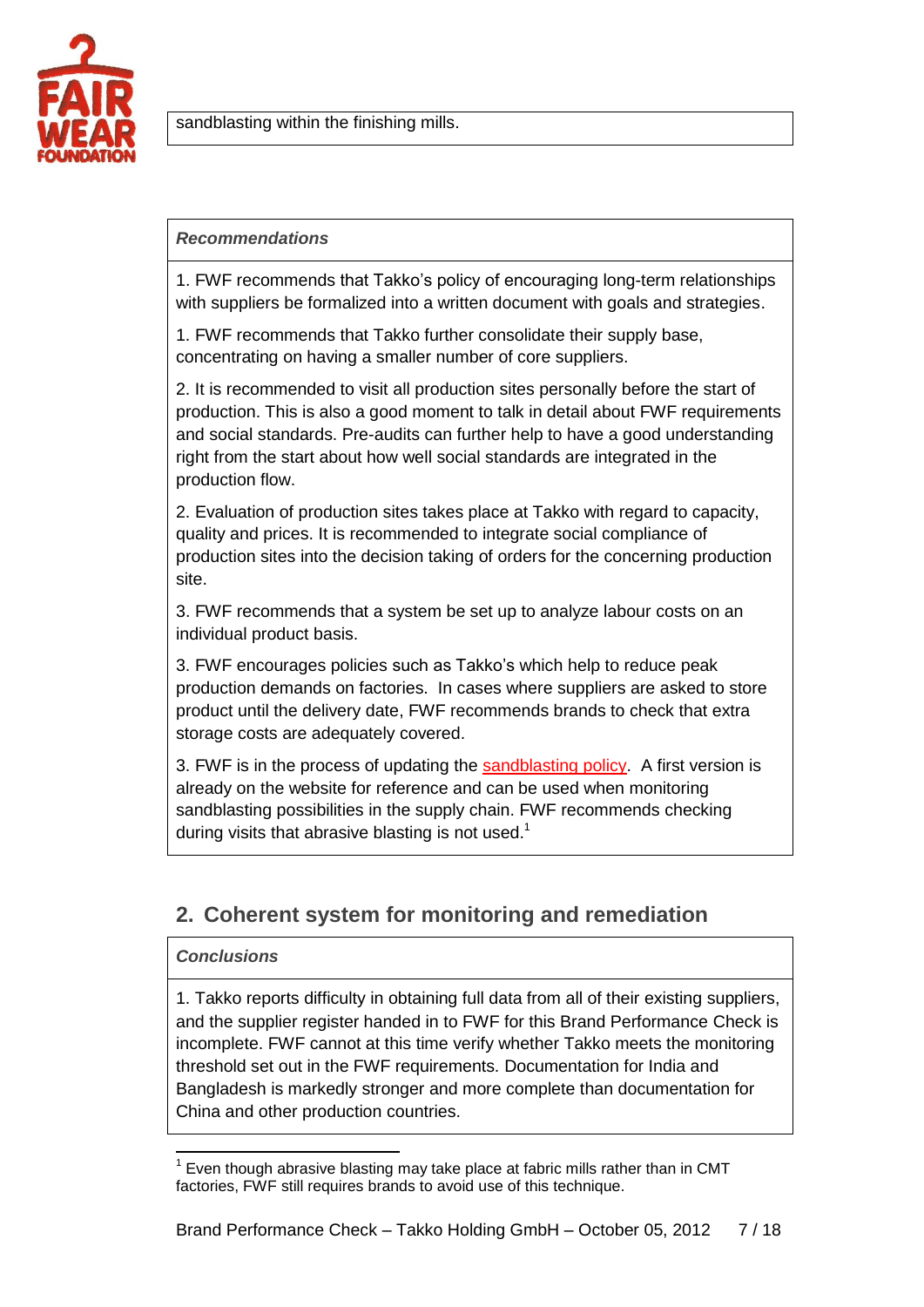

In order to verify the monitoring threshold, two additional data sources are evaluated by FWF. Takko collects existing audit reports, however documentation of how the quality of these audits have been checked is incomplete. Documentation of how corrective actions have been followed up on at factories is also incomplete.

FWF conducted a verification audit at a production site of Takko in China after receiving a complaint (see chapter complaints). According to the supplier register less than 1% of Takko's total production is produced at that site.

External suppliers, agencies and intermediaries are not included in the supplier register. Documentation provided by most vendors indicates that they do not use subcontractors, however a FWF verification audit in China shows subcontracting was practiced at that site.

2. The staff of the local offices in Bangladesh and India decide on what production sites to audit and when. India has five different audit teams (three persons, all merchandisers and quality managers). The audit process is explained in detail in the Takko auditors' manual and contains a specific list on what issues and documents to check during factory inspections. The new auditors' manual also contains a briefing about FWF requirements. An assessment of how Takko's management strategies affect factory conditions is not yet included in Takko's audit manual.

Takko conducts some follow up activities in response to corrective actions in India and Bangladesh. Responsibilities for follow up for the Indian and Bangladesh factories lie within the local offices. Takko local staff visited production sites regularly to conduct follow up on audits. The follow up process is still focused primarily on status updates, and does not yet focus on implementing changes in cooperation with factory management.

Bangladesh and Indian staff attended a FWF training in summer 2012. Audit report quality has improved noticeably following the trainings. Audits conducted after the trainings have detected more issues at factories than earlier audits, which indicate that staff knowledge regarding FWF standards has improved. Workers' interviews techniques are an area for additional focus in order to fully meet FWF audit quality standards.

There appear to be some communications issues with some of the Chinese staff that result in misunderstandings about, e.g. posting the CoLP, collecting and discussing audit report findings, etc.

In China existing audit reports, conducted by BSCI/TUV, are collected by Takko staff. The staff coordinate the monitoring process for production facilities in China. All other countries are coordinated from the German office.

Collection of data in paper format is organized, however limitations of Takko's database systems make it difficult to follow up on corrective actions.3. Until now Takko did not cooperate with other customers of manufacturers or other FWF affiliates with regard to monitoring and follow-up on corrective actions. However, Takko management is open to do so in case of possible collaborations.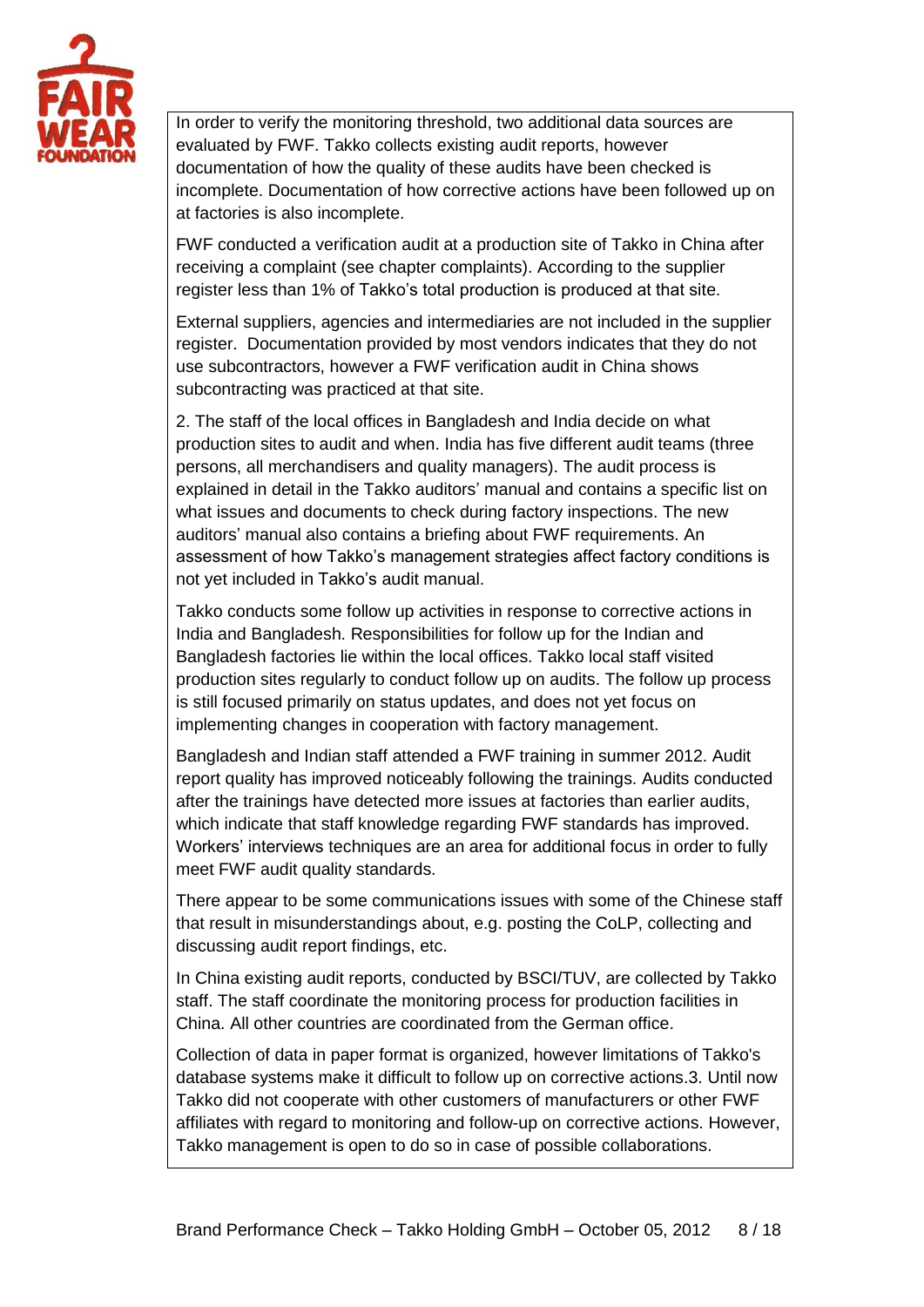

#### *Requirements*

1. An updated, complete supplier register needs to be submitted by December 31 2012. A new threshold assessment will be held during the 2013 Brand Performance Check, by which time Takko should meet FWF's threshold standards for a member at their second Brand Performance Check.1. When including existing audit reports in the monitoring system, the quality should be assessed using the FWF [audit report quality assessment tool.](http://www.fairwear.org/ul/cms/fck-uploaded/documents/companies/ManualsReports/auditqualityassessmenttool.pdf)

1. Corrective actions from existing audit reports can be a tool to improve working conditions prior to another audit. Audit report findings – no matter what organization has done the audit report – should be integrated in the company's monitoring system and followed-up on.

1. External suppliers, agencies and intermediaries need to be included and clearly identified in the supplier register. All should be informed about Takko's affiliation to FWF and FWF requirements.

1. The supplier register has to include all subcontractors used for Takko production. Most suppliers report not using subcontractors for CMT work; it is important to check the accuracy of such statements when conducting an audit.2. Audit quality improvements should continue to be supported until audits fully meet FWF [quality requirements.](http://www.fairwear.org/ul/cms/fck-uploaded/documents/companies/ManualsReports/manualaffiliatesoctober2009.pdf) Special attention should be given to adding staff with social standards experience to the local teams.

2. Takko should initiate more of their own audits, especially in China.

### *Recommendations*

2. FWF recommends Takko staff in the local offices in India and Bangladesh to coordinate the follow up of corrective actions of the existing reports. The Takko CSR person in Germany should check whether this process is done in a consistent manner.

2. Existing audit reports and their findings should be taken into account before agreeing on new audit dates. This could save time and money on all sides and makes it possible to see which ones need priority. In the meantime, the audit team can check on improvements of existing findings and their implementation towards good social standards.

2. FWF recommends an update to the Takko audit policy to ensure an assessment during each audit of how Takko management practices affect conditions at each factory. This policy should be included in the Takko audit manual.

2. To improve communication it is recommended to arrange appropriate staff capacity (enough people, with proper language skills and awareness for textile production including social standards) in China to ensure that follow up of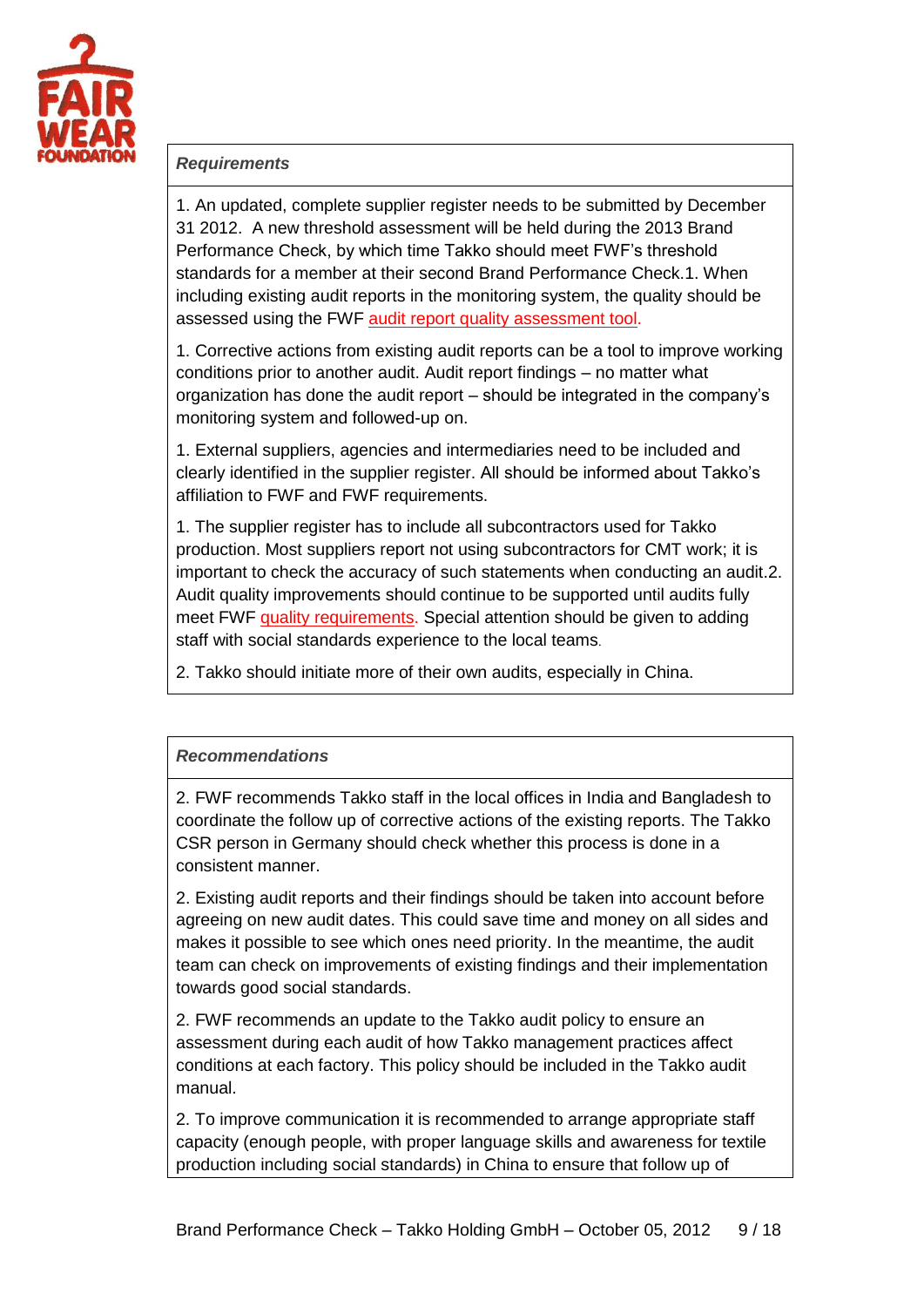

monitoring activities is done systematically and without major misunderstandings. In India and Bangladesh, FWF recommends the addition of specialized personnel with experience on social auditing to conduct workers' interviews.

2. More capacity is recommended in Germany to register all the information from audit reports into a database to enable Takko to follow up audit findings in a consistent and systematic manner.

# <span id="page-9-0"></span>**3. Complaints procedure**

### *Conclusions*

1. Takko has a responsible person to handle complaints. There is no internal written procedure for handling and following up on complaints, and sharing this information internally. The verification audit done by FWF in China found that the CoLP was hung up at this site. Takko has a formal procedure to distribute the CoLP to all suppliers, and the posting of the CoLP is checked by Takko staff when they directly conduct audits. The procedure does not include a mechanism to ensure that the CoLP is permanently posted in other factories.

Whether the Code of Labour Practices including the complaints handler number is posted at the production sites is checked in India and Bangladesh by the local office staff. There is no further check in the other production countries. Takko reports that in India the CoLP has been hung up in all the factories, although in some cases the complaints handler name and number was changed.

German Takko staff travelling to the production sites include the CPO, two heads of purchasing and two general managers. Production sites visited are checked mainly on health & safety issues visible during factory visits.

2. Takko received one complaint from a worker in a Chinese factory. The plaintiff was concerned about coaching of workers (during a previous audit done by another organization), excessive and forced overtime, insufficient overtime compensation, restriction on resignation labor contract and child labor. The FWF factory verification audit carried out confirmed issues raised by the plaintiff regarding coaching of workers and excessive overtime. FWF informed Takko about these conclusions from the complaints investigation in May 2012. Takko's team went to the factory in July. The visit included a discussion about all of the points from the CAP from FWFs audit including workers coaching, wages, overtime and occupational health and safety. Dates for corrective action were agreed upon. Timeline agreed upon is until 2015.

#### *Requirements*

1. FWF requires Takko to ensure that the Code of Labour Practice is hung up at the production sites and includes accurate contact information. This check can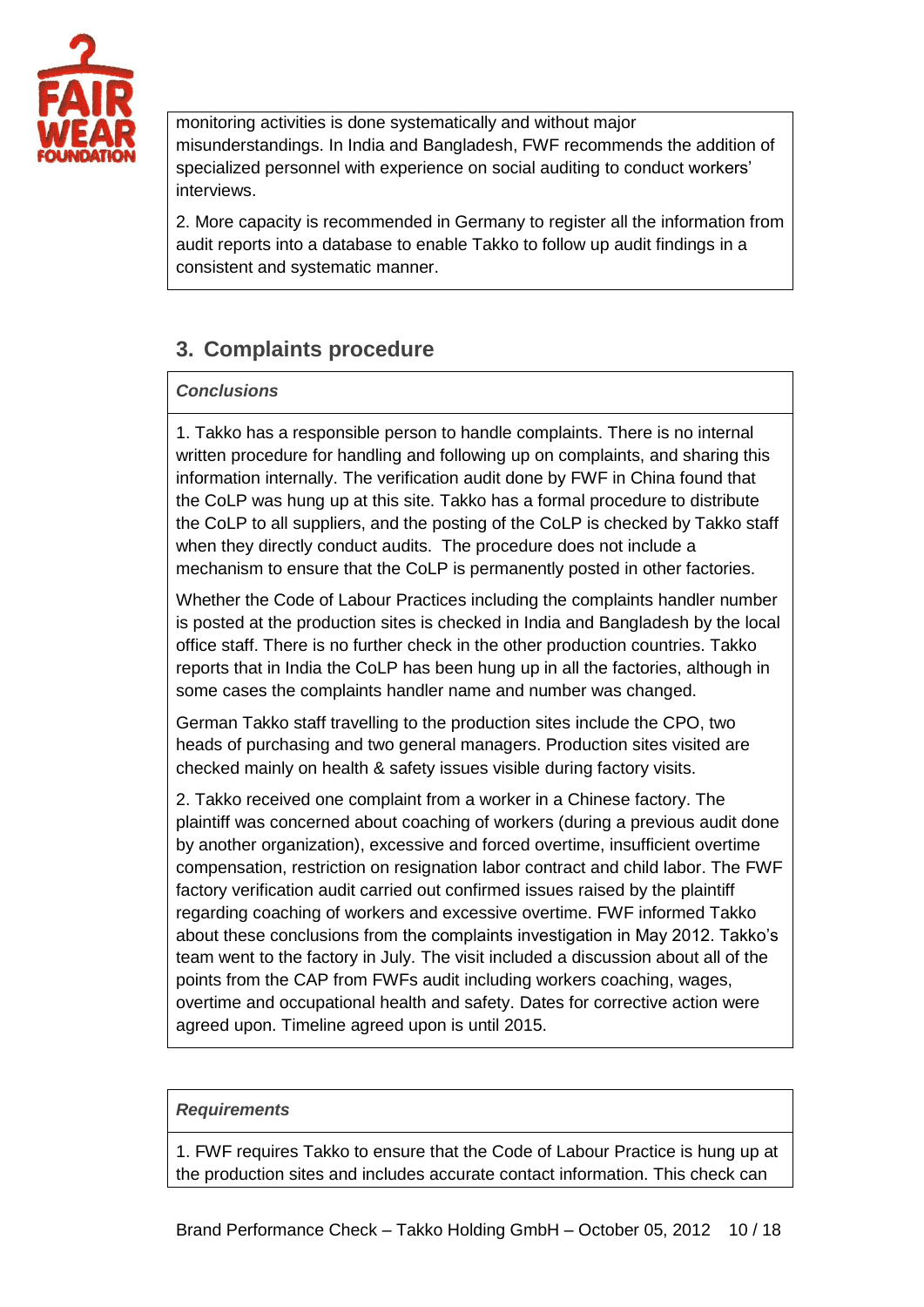

be done during personal visits or by asking the management of the production sites to send a picture of the posted Code.

2. The timeline to work on overtime and wages (2014/15) is too long. FWF requires Takko to set a new date to monitor improvements to follow up on the complaint within six months.

#### *Recommendations*

1. FWF recommends having a clear written procedure how to handle complaints.

1. It can be useful to establish a list on what German staff can check at production sites. FWF also recommends taking pictures from the production site to share with colleagues in Germany and to have a better impression and understanding of the production place.

# <span id="page-10-0"></span>**4. Labour conditions and improvements**

### *Conclusions*

FWF believes that transparency regarding working conditions in factories is of added value in working towards compliance with labour standards. Based on results of audits carried out by FWF teams to verify improvements, FWF has drawn up an overview of improvements in labour conditions in factories. The overview is annexed to this report. The overview includes results of audits by FWF local audit teams. Results of audits by other initiatives are not listed.

1. FWF has conducted one verification audit at a production site in China. This audit was done to verify a complaint (for details please refer to chapter on complaints). The factory had been audited by BSCI earlier.

No areas for improvement could be found in the core labour standards: employment is freely chosen, no discrimination in employment and no exploitation of child labour.

The Code of Labour Practice was hung up but worker interviews showed that workers are not aware of the Code.

The audit team could not rule out the possibility that some documents on e.g. working hours, overtime and payments were falsified. Workers often do not receive at least one day off in a 7-day period. Social insurance data and annual bonus contribution were not available for review.

The factory uses subcontractors for Takko production. Subcontractors are not informed about the FWF Code of Labour Practice and the factory has not set up a system to monitor its subcontractors' labour standards.

Some non-compliances were found in regards to OHS standards.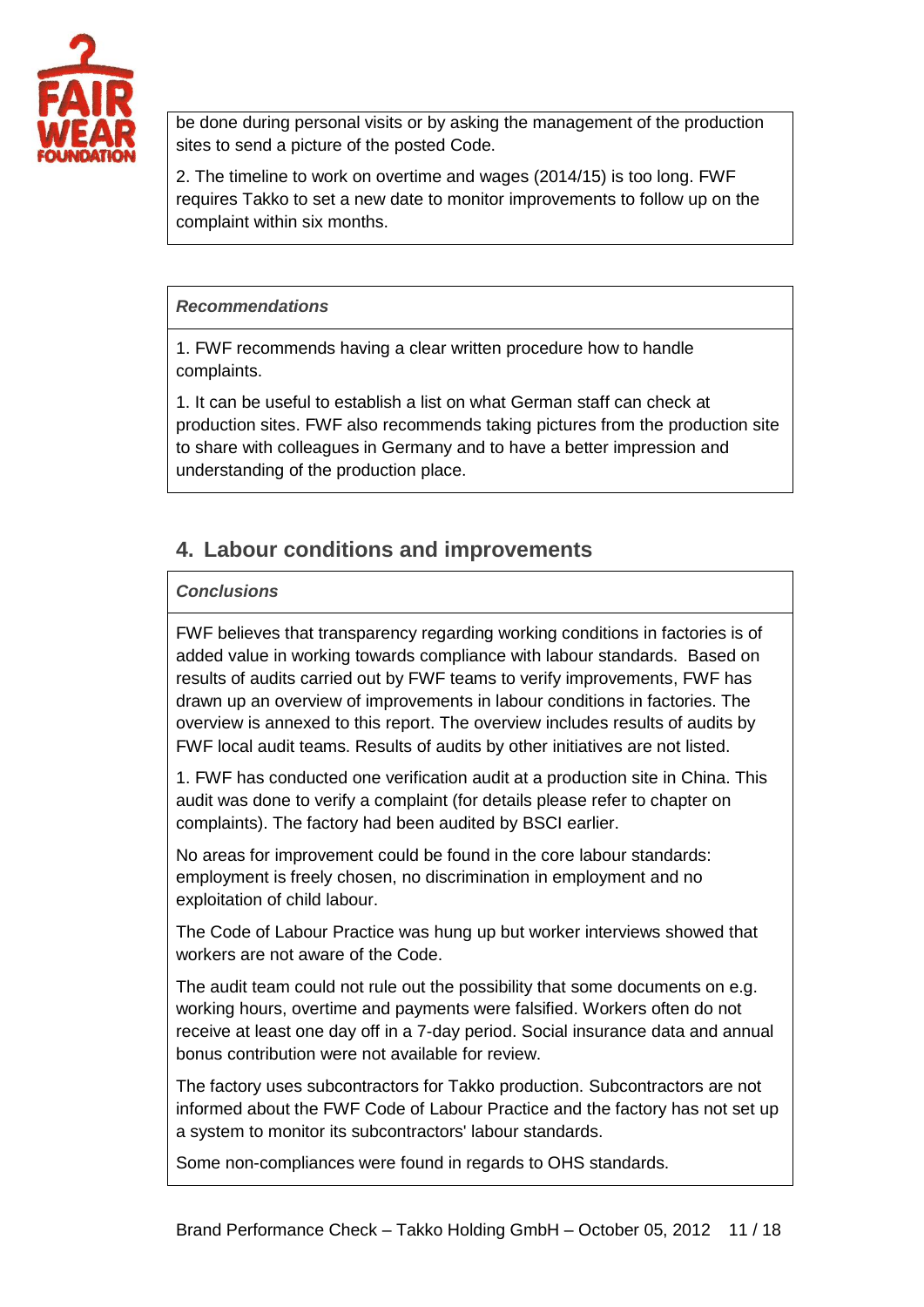

#### *Recommendations*

1. FWF recommends the factory to join the FWF Workplace Education Programme which offers training to management and workers on labour standards and grievance mechanisms. Further, Takko could offer expert support on correct documentation of working hours, production planning and how to increase productivity. FWF can offer support. Cost sharing between Takko and factory management could be a useful solution to finance the individual consulted trainings.

# <span id="page-11-0"></span>**5. Training and capacity building**

#### *Conclusions*

1. Internal meetings with Takko employees at Takko Friedrichsdorf and Takko Telgte were given when Takko became a FWF member. These internal meetings were held by the GM Purchase Department & Product Development and reached all Takko staff in Friedrichsdorf, and most in Telgte. The General Manager responsible for social standards and communication with FWF and the Assistance General Manager participated in the two-day FWF seminar for affiliates and the one-day FWF annual conference in April 2012.

The CPO indicated that Takko is about to develop a comprehensive plan to train sales and store staff in a consistent way, given the large number of employees involved. Information about Takko's FWF affiliation is posted on the company intranet.

2. An auditors' training of each two days (theory and practical part inside the factory) was conducted in India and Bangladesh by FWF staff and FWF local auditors. These trainings helped the employees of Takko's local offices to improve the quality of their auditing

Three employees of Takko's local office in China attended an introductory training on FWF requirements. This training was held by FWF staff.

3. Takko keeps all records regarding social compliance in factories in hard copy together with the suppliers' questionnaire and signed CoLP.

All questionnaires are systematically kept which is an important way to collect input for the supplier register and internal supplier evaluation. No decision has been taken yet on how regularly the questionnaire will be sent out and how regularly suppliers will be informed on social standards.

The Takko Code of Conduct was updated after joining FWF and sent to suppliers. The Takko Code of Conduct is not identical to the FWF Code of Labour Practice but contains all necessary information. All signed CoLPs are kept in Germany.

To further improve social standards at production site level, Takko decided to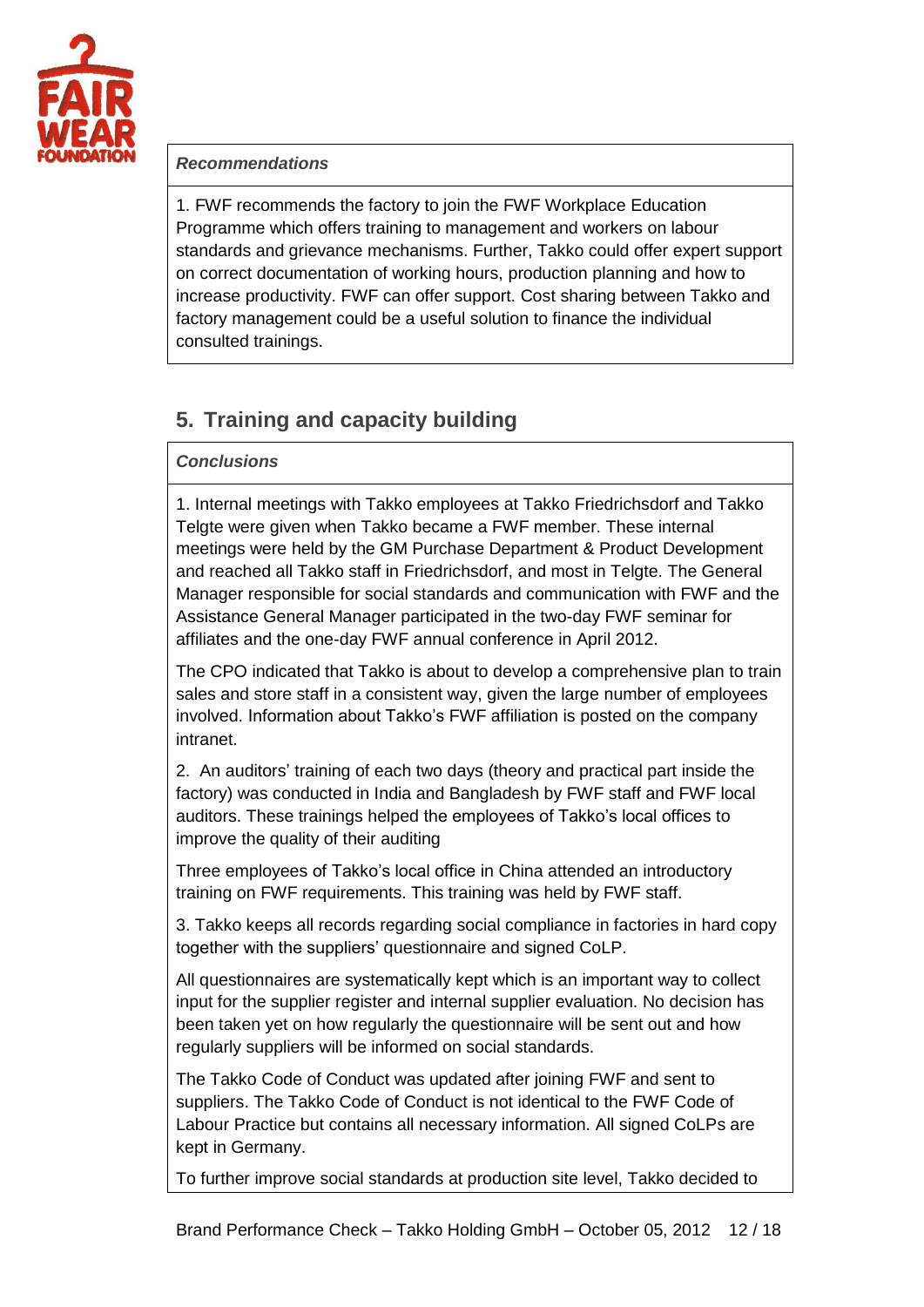

join the FWF Workplace Education Programme with four production sites in Tamil Nadu area, India. First trainings started in October 2012.

#### *Recommendations*

1. FWF encourages Takko to proceed with plans to train store and sales staff about FWF membership, and to provide additional information via internal communications channels.

2. FWF recommends regular updates for local offices on social compliance via internal communications channels.

2. FWF recommends a follow up training of staff in India and Bangladesh to support continued improvements in the area of social standards for those offices.

3. Regular information on social standards and communication to suppliers is necessary to work on steady improvements with regard to social compliance. FWF recommends to Takko that questionnaires be sent to all suppliers on an annual basis in order stay updated on changes in factory operations.

3. FWF recommends including more production sites to the FWF Workplace Education Programme, especially in Bangladesh and China. The programme will help to monitor conditions and train employees and managers about social standards. Local Takko staff are invited to participate in the factory management training section of the programme, and in local roundtable meetings.

# <span id="page-12-0"></span>**6. Information management**

### *Conclusions*

1. A person has been designated as responsible for the supply register.

2. The General Manager regularly updates the colleagues in Friedrichsdorf and Telgte on social standards. This includes e.g. audits done at production sites and complaints handed in. The shared information tends to be of a general nature.

### *Recommendations*

2. FWF recommends discussing major social standards findings with all colleagues who are in regular contact with suppliers and to increase the level of detail which is discussed.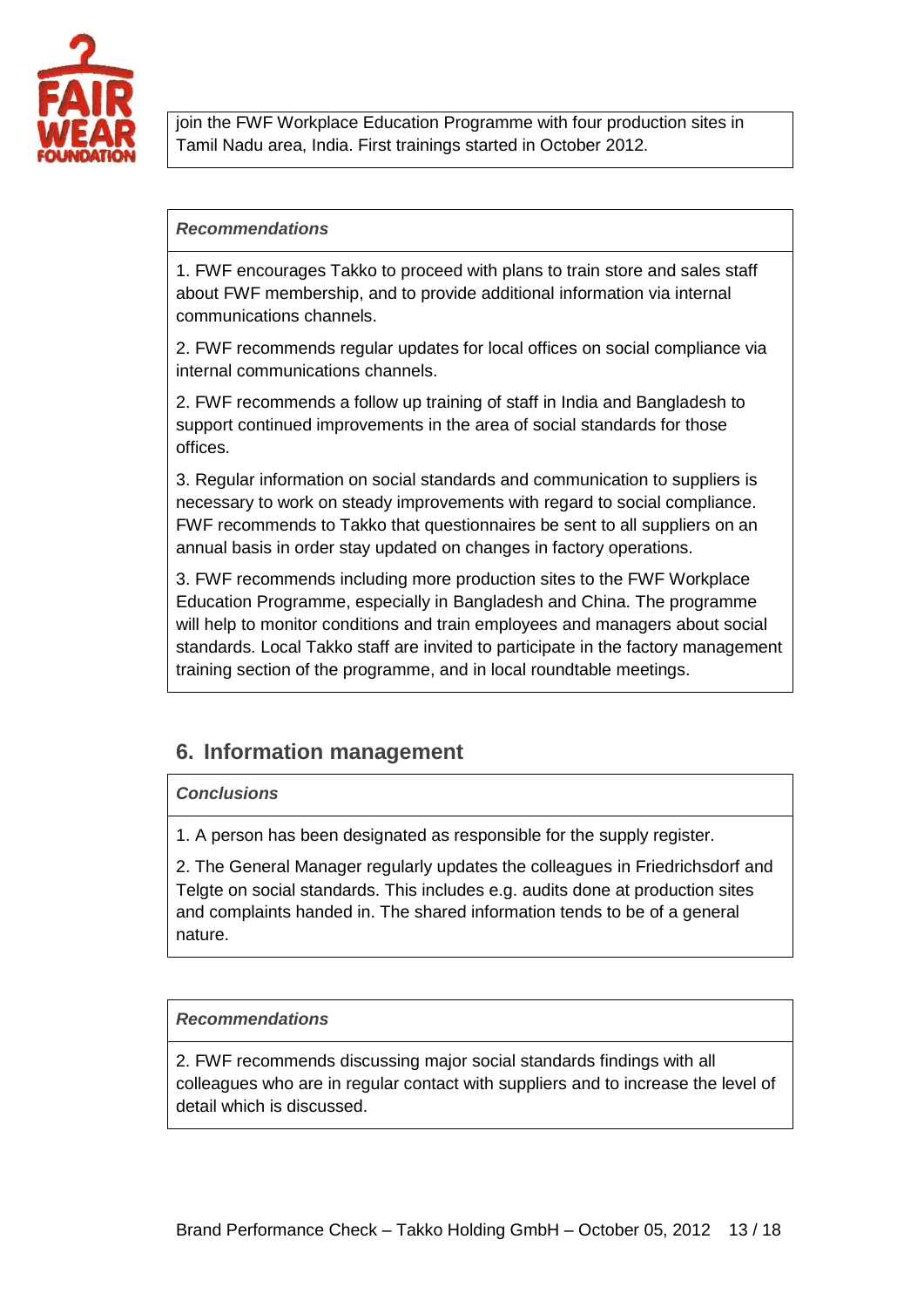

# <span id="page-13-0"></span>**7. Transparency**

### *Conclusions*

1. Takko participated with FWF in a TV broadcast on social standards shortly before joining FWF. FWF affiliation was communicated to the press when joining. FWF affiliation is part of the company presentation shared with press, partners and other stakeholders. Information about the FWF membership was shared internally in the company newsletter. Takko does not actively advertise their FWF membership to consumers.

2. Information about FWF membership is posted on the website of the member company in correct wording. A link to the FWF website, description of FWF and a description of the implementation of membership is given.

## <span id="page-13-1"></span>**8. Management system evaluation and improvement**

### *Conclusions*

1. Meetings about the achievement of goals related to FWF membership are not held in a systematic manner.

2. Information on social standards is gathered from the local offices in India and Bangladesh, partly in China. Takko does not systematically gather and use feedback from agents and manufacturers to evaluate the implementation of the Code of Labour Practice.

### *Recommendations*

1. FWF recommends to include goals achieved related to the FWF membership in regular meetings.

2. FWF recommends Takko to systematically gather and use feedback from agents and manufacturers to evaluate the implementation of the Code of Labour **Practice** 

## <span id="page-13-2"></span>**9. Basic requirements of FWF membership**

### *Conclusions*

- 1. The work plan for the current year has been received in time.
- 2. The membership fee for the previous year has been paid.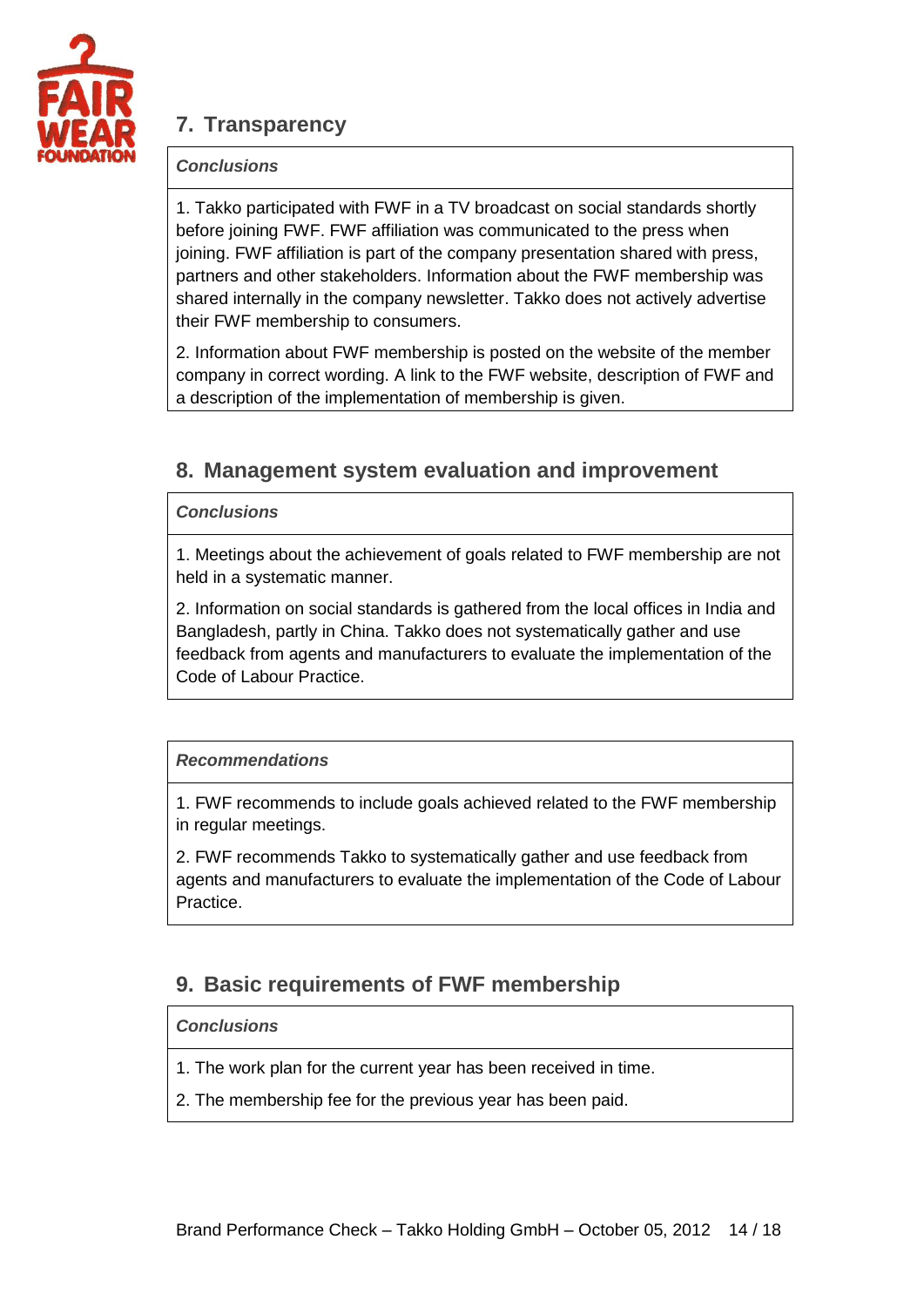

# <span id="page-14-0"></span>**10. Recommendations to FWF**

### *Recommendations*

1. FWF itself is not yet known enough in the German-speaking market. Takko therefore recommends that FWF should raise its profile, especially in Germany.

2. Takko wishes for more pragmatic information from FWF on how to implement findings at production sites.

3. Takko recommends FWF to strengthen its auditing requirements. Auditing up to 90% leaves the risk that affiliates with a high amount of production sites can have many production sites not audited (if they source less than 2% of turnover from those sites).

4. Takko asks FWF to meet deadlines for e.g. publication of country studies.

5. Takko would appreciate having the FWF video in German to train further staff, especially sales and store staff.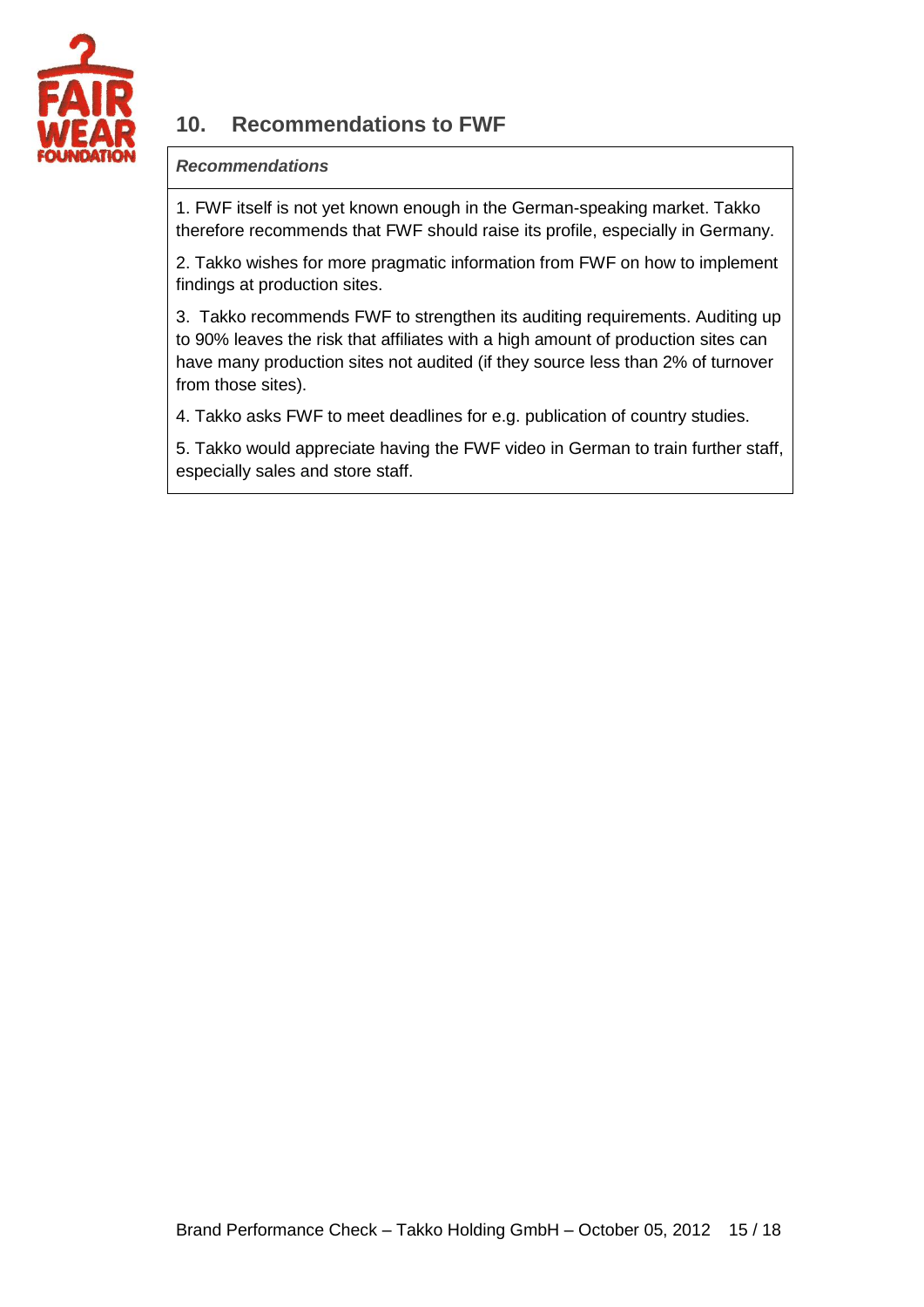

## **Annex. Improvement of labour conditions: summary of most important findings**

| <b>Factory: China</b>                                                    |                                                                                                                                                                                                                                                                                              |  |  |
|--------------------------------------------------------------------------|----------------------------------------------------------------------------------------------------------------------------------------------------------------------------------------------------------------------------------------------------------------------------------------------|--|--|
| Source: FWF verification audit in May 2012                               |                                                                                                                                                                                                                                                                                              |  |  |
| Subcontracting                                                           | Takko's supplier uses subcontractors for 20% of<br>Takko's orders, printing and embroidering<br>processes. Around 20% to 30% of Takko's<br>orders require printing and embroidering.                                                                                                         |  |  |
| <b>Workers interviews</b>                                                | 38 workers were interviewed prior to the date of<br>the audit. Short interviews were also conducted<br>with the workers on the shop floor on the days of<br>the visit to the factory. In addition, an hour-long<br>meeting was held with 26 randomly selected<br>workers of the factory.     |  |  |
| <b>Documentation</b>                                                     | Most documents asked for were available. Audit<br>team could not rule out the possibility that<br>documents on working hours, overtime, payroll<br>journals, piece-rate/piece-work calculations as<br>well as payroll deposit slips and payslips handed<br>out to the workers are falsified. |  |  |
| <b>Sourcing practices</b><br>(price, lead-time,<br>quality requirements) | Orders are placed since 2009. Time for<br>production between order confirmation and<br>arrival of material is sufficient. Production<br>planning and forecast of orders works well.<br>Prices for goods are agreed on in discussion<br>with factory management.                              |  |  |
| <b>Monitoring system of</b><br><b>FWF member</b><br>company              | Factory management states that Code of Labour<br>Practice was received and hung up. Takko<br>organized a training for suppliers in Xiamen on<br>social standards where the sales, general and<br>HR manager participated in. Factory has been<br><b>BSCI</b> audited earlier.                |  |  |
| <b>Management system</b><br>factory to improve<br>labour standards       | Social insurance data and annual bonus<br>contribution were not available for review.<br>Subcontractors are not informed about the FWF<br>Code of Labour Practice. The factory does not<br>set up a system to monitor its subcontractors'                                                    |  |  |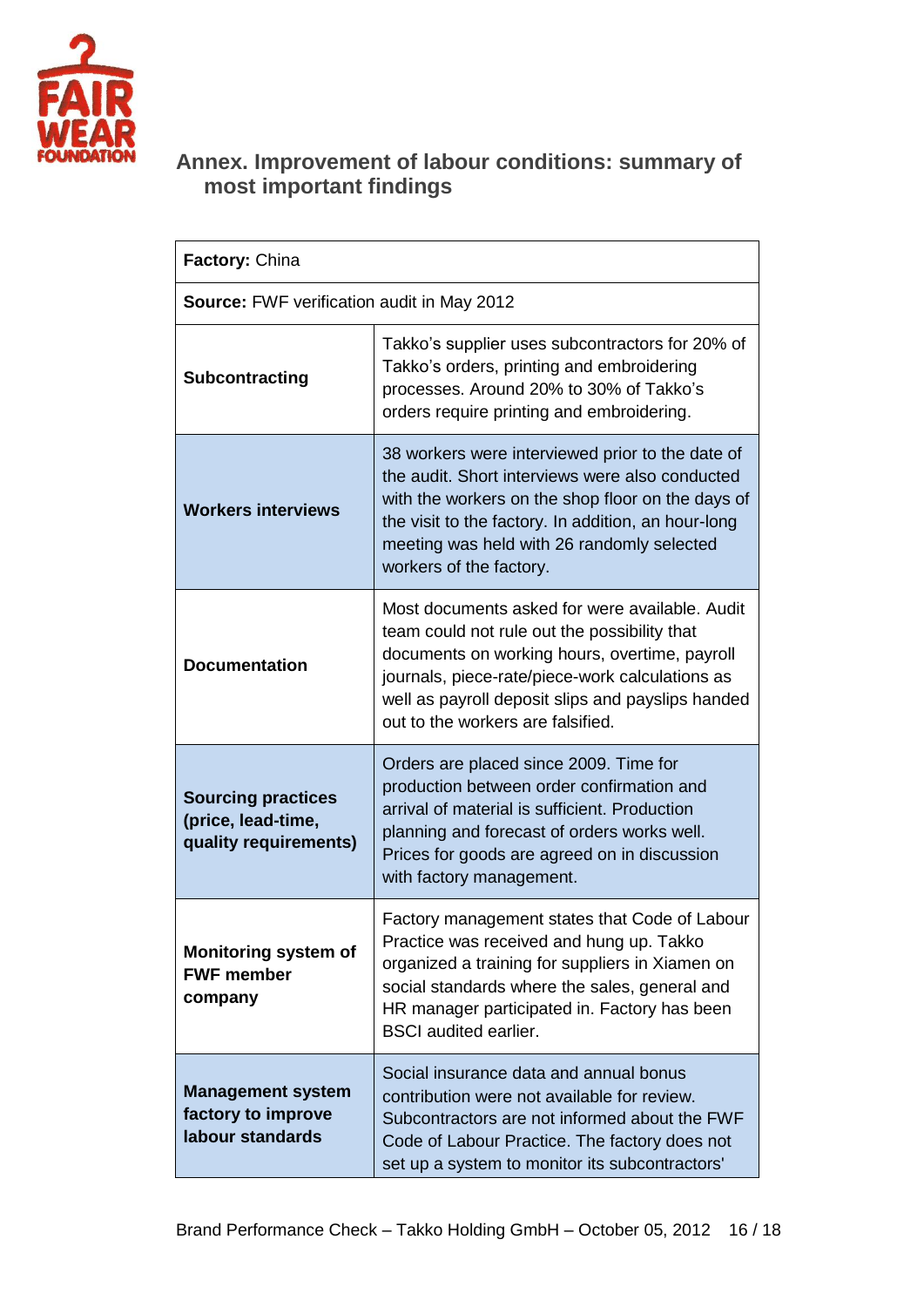

|                                                                                                    | labour standards.                                                                                                                                                                                                                                                                                                                                                                                                   |
|----------------------------------------------------------------------------------------------------|---------------------------------------------------------------------------------------------------------------------------------------------------------------------------------------------------------------------------------------------------------------------------------------------------------------------------------------------------------------------------------------------------------------------|
| Communication,<br>consultation and<br>grievance procedure                                          | Code of Labour Practice is hung up but workers<br>are not confident on the internal grievances<br>procedures.                                                                                                                                                                                                                                                                                                       |
| <b>Employment is freely</b><br>chosen                                                              | No areas for improvement.                                                                                                                                                                                                                                                                                                                                                                                           |
| No discrimination in<br>employment                                                                 | No areas for improvement.                                                                                                                                                                                                                                                                                                                                                                                           |
| No exploitation of<br>child labour                                                                 | No areas for improvement.                                                                                                                                                                                                                                                                                                                                                                                           |
| <b>Freedom of</b><br><b>Association and the</b><br><b>Right to Collective</b><br><b>Bargaining</b> | Factory does not have a trade union or workers<br>committee that represents the entire workforce<br>to have bilateral communications on labour-<br>related issues with factory management; in<br>addition, workers are not aware of the rights of<br>freedom of association.                                                                                                                                        |
| <b>Payment of a Living</b><br><b>Wage</b>                                                          | Inconsistencies regarding working hours were<br>found among the time records provided by<br>factory management, production records<br>collected from workshops, employees'<br>interviews and audit team's observations. The<br>audit team could not draw solid conclusions on<br>the actual compliance status of wage payments.                                                                                     |
| No excessive working<br>hours                                                                      | Inconsistencies regarding working hours were<br>found among the time records. Thus, audit team<br>could not draw solid conclusions on the actual<br>compliance status of payment of working hours<br>section. As per information collected from<br>workers interviews, weekly working hours<br>exceeds 60 hours up to approximately. 75<br>hours. Workers do not receive at least one day<br>off in a 7-day period. |
| <b>Occupational health</b><br>and safety                                                           | Exit signs are not equipped with lighting. All<br>high-speed knot tying machines are not<br>equipped with goggle. Standing workers are not<br>provided with floor mat and sitting workers are<br>not provided with ergonomic chairs. No exercise<br>is arranged for workers during work intervals to<br>release their body strain.                                                                                  |